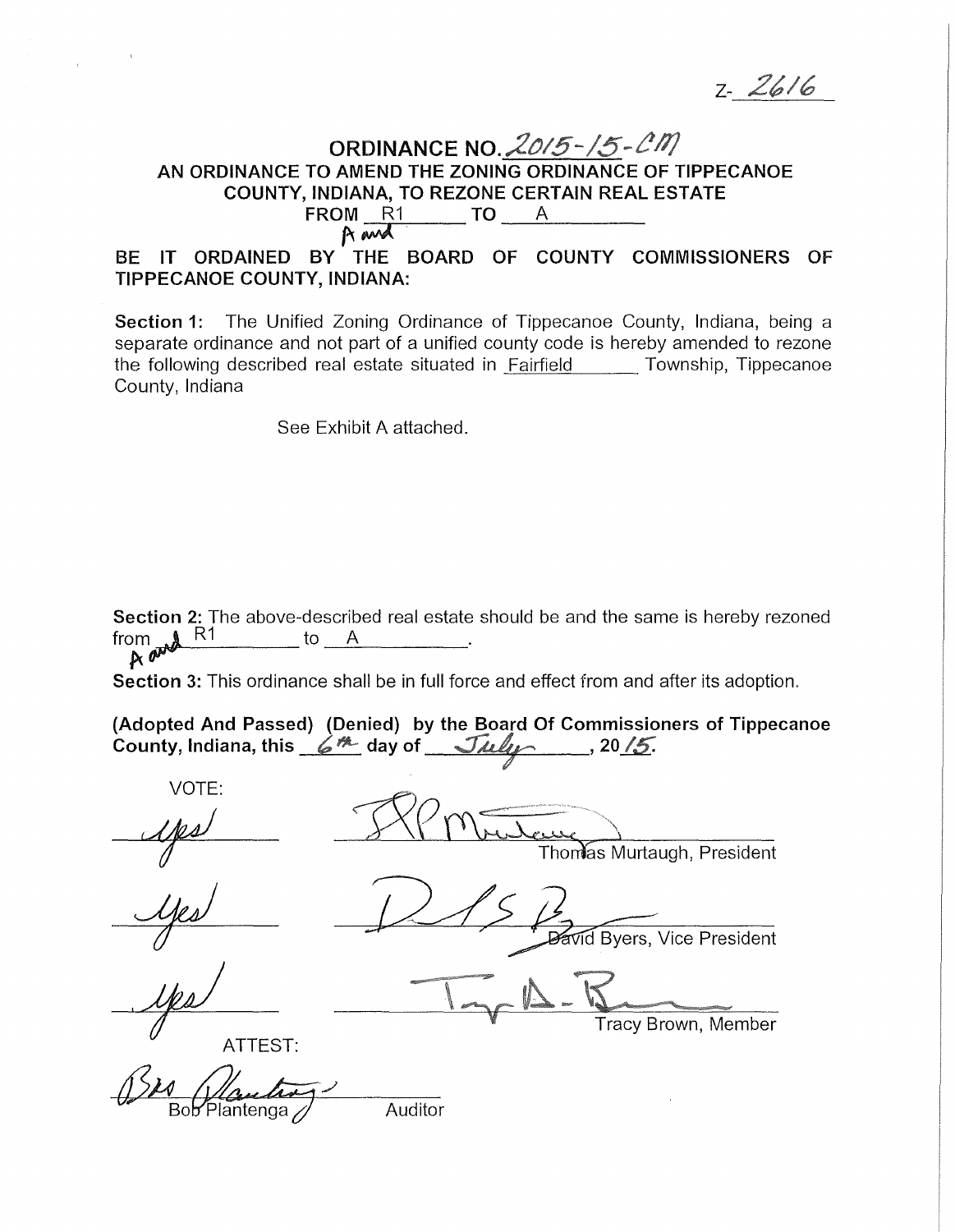#### EXHIBIT A

A part of the real estate conveyed to Horace A. and Geneva M. Hilt in Deed Record Book 316, Page 39 in the office of the Recorder of Tippecanoe County and being a part of the Longlois Reserve in Township 23 North, Range 4 West, Fairfield Township, Tippecanoe County, Indiana, more particularly described as follows:

Beginning on the West line of the Lot 1 of Longlois Reserve at the Northwesterly Right of Way of State Road 25 being marked by a concrete right of way marker; thence South 51 °39' 18" West along the Northeasterly Right of Way, a distance of 53.82 feet to a concrete Right of Way marker; thence North 38°37'53" West along the East Line of Springvale Cemetery a distance of 702.48 feet to an iron pipe; thence North 6°33 '07" East, a distance of 684.21 feet to a 5/8 inch diameter rebar with a plastic cap stamped "RWG 880043", hereafter called a standard monument; thence North 65°46'17" East, a distance of 406.42 feet to a standard monument on the West line of Lot 1 of Langlois Reserve; thence South 1°21 '00" East, along the West line of Lot 1 of Longlois Reserve, a distance of 1362.21 feet to the Point of Beginning, containing 10.505 acres, more or less.

The Bearings in this description are based on the West line of Lot 1 of Longlois Reserve being assumed North 1°21' West.

EXCEPT a part of a tract of land owned by Legado Development Group, LLC as recorded in Document Number 201313000305 in the Office of the Recorder of Tippecanoe County, Indiana (ORTCI), and being a part of the Longlois Reserve in Township 23 North, Range 4 West, Fairfield Township, Tippecanoe County, Indiana, described as follows: Beginning on the West line of Lot 1 of said Langlois Reserve at the Northwesterly right-of-way line of Schuyler Avenue; thence South 51° 38' 33" West (Bearings ore based on NAD 83) 55.68 feet along the Northwesterly right-of-way line of Schuyler Avenue to the East line of Springvale Cemetery; thence North 38° 17' 01" West 535.83 feet along the East line of Springvale Cemetery; thence North 70° 11' 12" East 233.59 feet; thence North 89° 03' 19" East 148.18 feet to the West line of Lot 1 of said Longlois Reserve; thence South 00° 56' 41" East 467.73 feet along the West line of Lot 1 of said Longlois Reserve to the Point of Beginning and containing 2.453 Acres.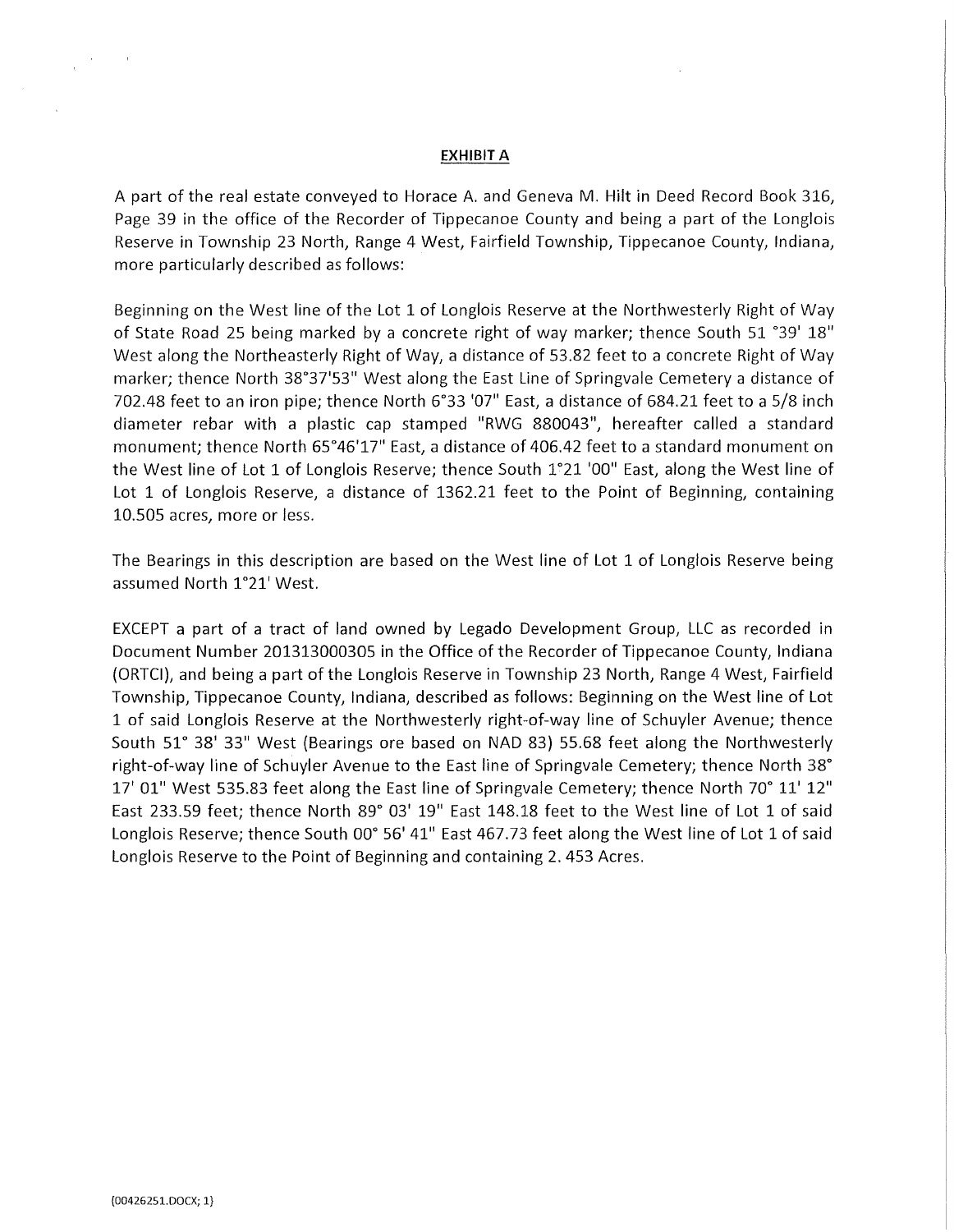THE *ea flan Commi:J:Jion* 

TIPPE CAN OE COUNTY

20 NORTH 3RD STREET LAFAYETTE, INDIANA 47901-1209

(765) 423-9242 (765) 423-9154 [FAX] www.tippecanoe.in.gov/ape

SALLIE DELL FAHEY EXECUTIVE DIRECTOR

June 18, 2015 Ref. No.: 15-122

Tippecanoe County Commissioners 20 North 3<sup>rd</sup> Street Lafayette, In 47901

#### **CERTIFICATION**

RE: **Z-2616--LEGADO DEVELOPMENT GROUP, LLC (A & R1 to A):**  Petitioner is requesting rezoning of 8.052 acres of a 10.505 acre tract adjacent to the east of Springvale Cemetery, more specifically 2660 Schuyler Avenue, Fairfield, Longlois Reserve (N1/2) 23-4.

#### Dear Commissioners:

As Secretary to the Area Plan Commission of Tippecanoe County, I do hereby certify that at a public hearing held on June 17, 2015 the Area Plan Commission of Tippecanoe County voted 10 yes - 0 no on the motion to rezone the subject real estate from A & R 1 to A. Therefore, the Area Plan Commission of Tippecanoe County recommends to the Tippecanoe County Commissioners that the proposed rezoning ordinance be APPROVED for the property described in the attachment.

Public Notice has been given that this petition will be heard before the Tippecanoe County Commissioners at their July 6, 2015 regular meeting. Petitioners or their representatives must appear to present their case.

Sincerely,

*dui Nul Fahuy* 

Executive Director

SDF/lmu

Enclosures: Staff Report & Ordinances

cc: David Bugay Gutwein Law Mike Wolf, Tippecanoe County Building Commissioner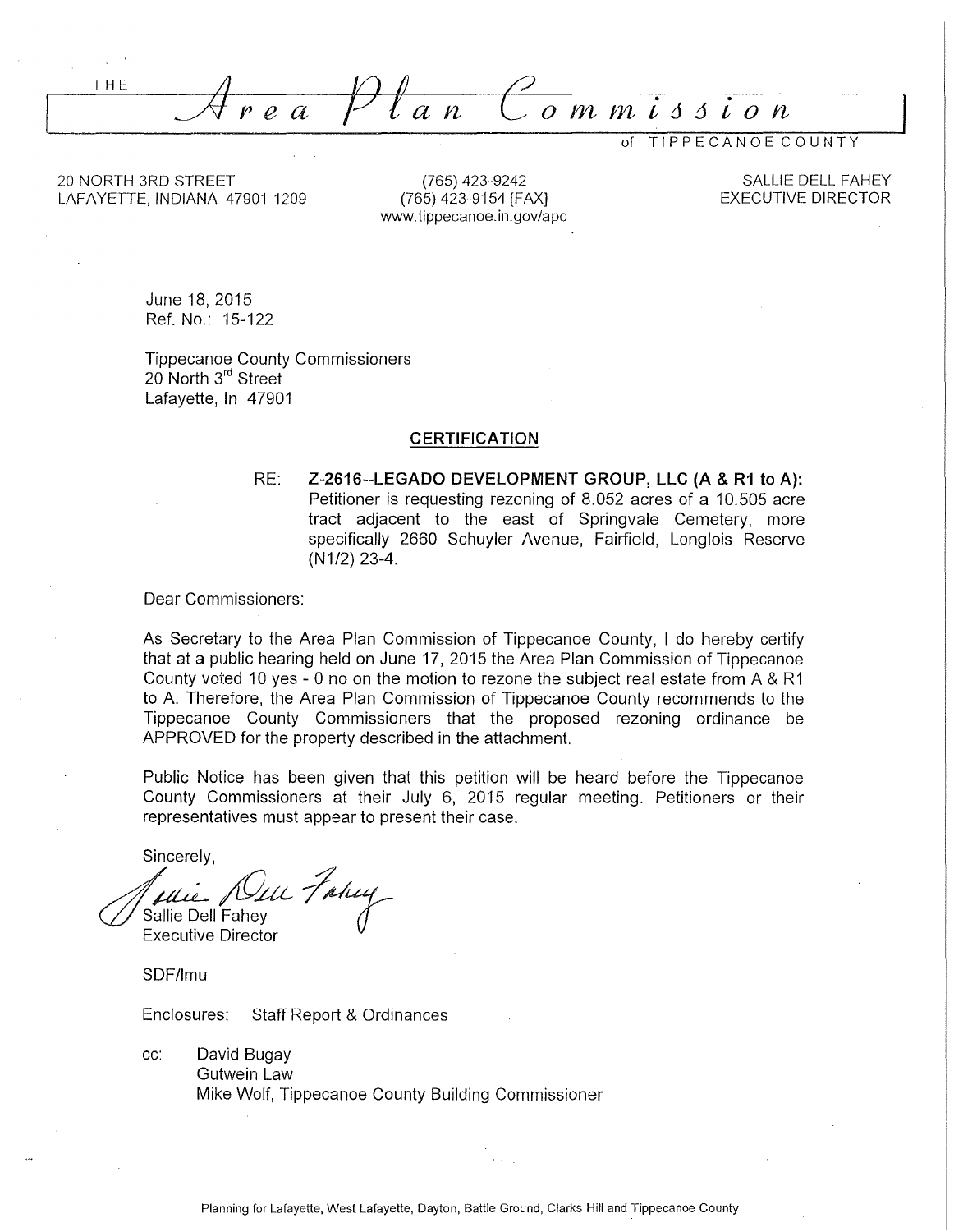# Z-2616 LEGADO DEVELOPMENT GROUP, LLC (A & R1 to A)

# STAFF REPORT **June 11,** 2015

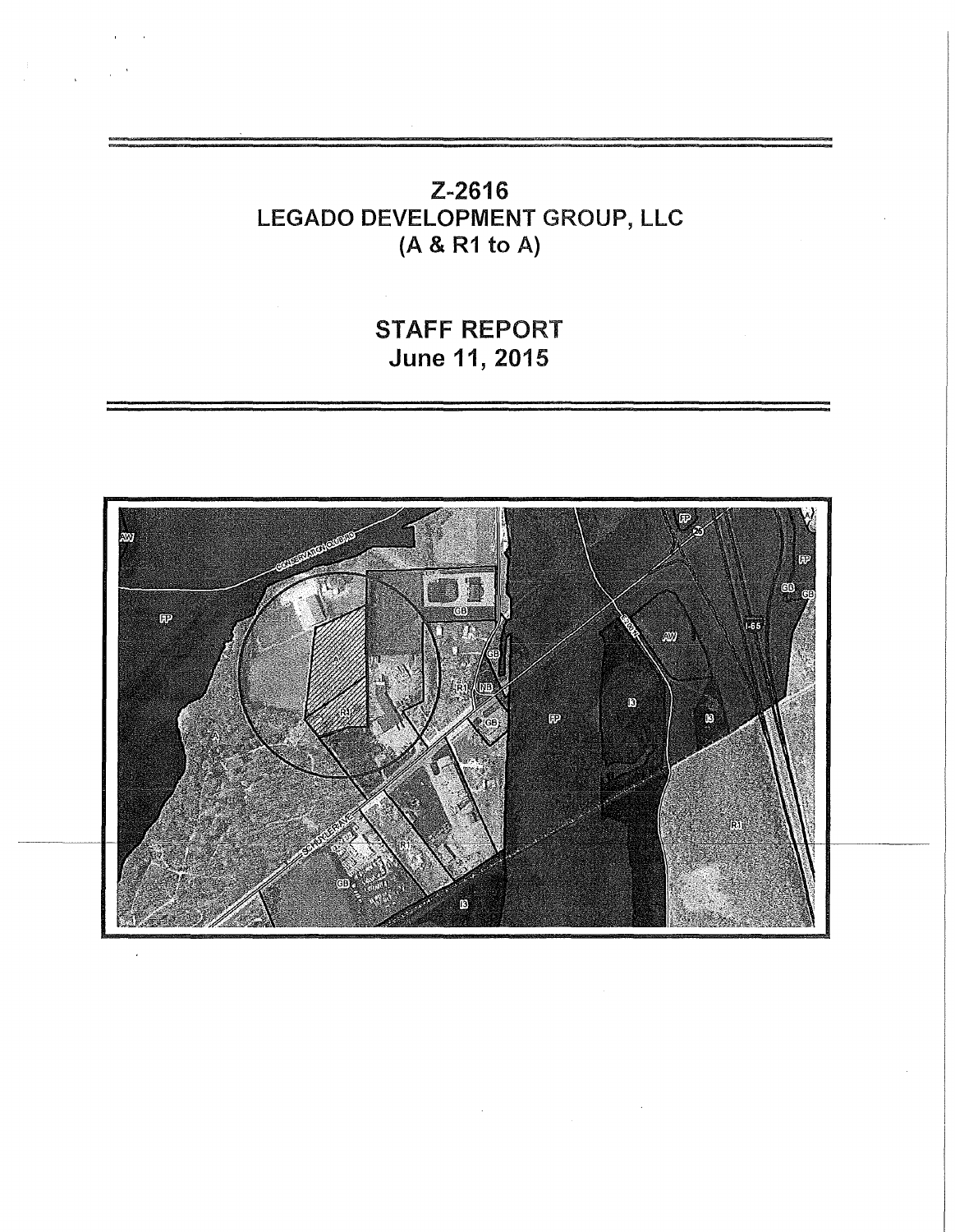# Z-2616 LEGADO DEVELOPMENT GROUP, LLC R1 & A to A

Staff Report June 11, 2015

## REQUEST MADE, PROPOSED USE, LOCATION:

 $\Delta \sim 0.02$ 

Petitioner, with consent from the secretary David Bugay and represented by attorney Chris Shelmon of Gutwein Law, is requesting the rezoning of 8.052 acres from R1 (Single-family Residential) & A (Agricultural) to A. The purpose of this rezone is to allow a special exception to be filed for this land as an expansion of the Legacy Sports Club. According to petitioner, the site is planned to contain a large building with 4 indoor basketball courts, two outdoor courts, (which can be flexed for other sports), and associated parking. The site is located at 2660 Schuyler Avenue, Fairfield, Langlois Reserve (N  $\frac{1}{2}$ ) 23-4.

#### ZONING HISTORY AND AREA ZONING PATTERNS:

The subject site is zoned both R1 and A. Land to the north, west and southwest is zoned A, Agricultural. GB zoning is south along Schuyler and to the east. A rezone to the Agricultural zone for some of the GB land to the east is also on this same agenda (Z-2617). The most recent rezone in this area was along Schuyler and changed the zoning from R1 to GB in 2013 (Z-2540).

As the business has grown, three special exceptions have been granted to petitioner and/or petitioner's business partner for land adjacent to the north for a recreational facility (BZA-1820, 1839 and 1883).

## AREA LAND USE PATTERNS:

The site in question was farmed for many years and also included a house and garage that have since been removed. South of the site is a recently constructed commercial center, parking lot and a driveway to Schuyler Avenue. A tire service and repair center is located to the east and a cemetery to the west. To the north is Legacy Sports Club.

#### TRAFFIC AND TRANSPORTATION:

A new driveway to improve access to the sports complex is under construction from Schuyler Avenue; presently the only access is from Conservation Club Road. According to petitioner, both access points will be used. Required and optional parking does not need to be paved in the Agricultural zone.

Traffic counts on Schuyler taken in 2014 indicate that 20, 179 vehicles pass this site daily.

 $\mathbf{1}$